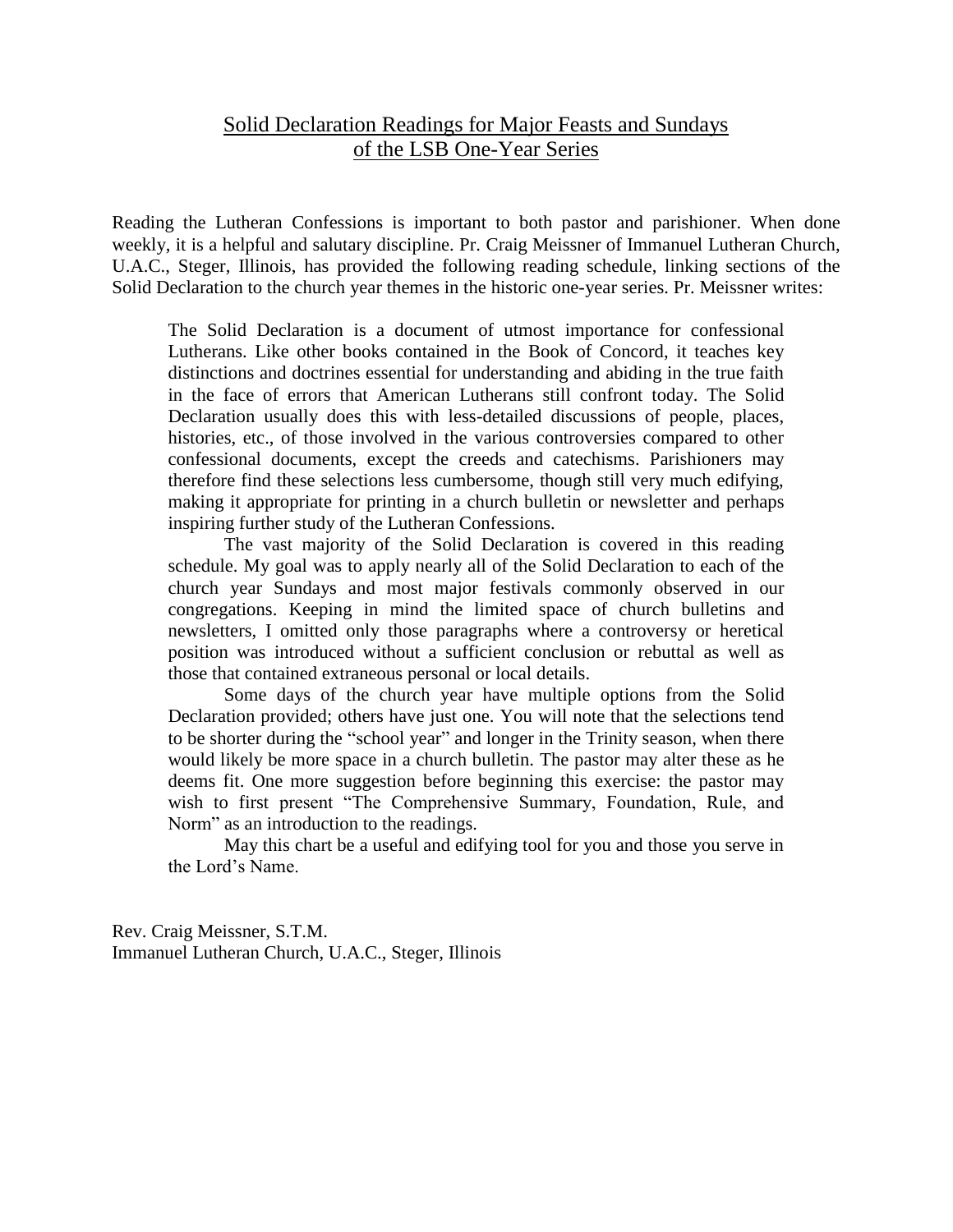Ad Te Levavi (Advent 1) III.22-23 Populus Zion (Advent 2) IV.30-32; XI.45-47 Gaudete (Advent 3) VIII.76 Rorate Coeli (Advent 4) II.41-43; V.7-10; XI.52

Nativity of Our Lord (Eve of) VIII.17-19; VIII.87 First Sunday after Christmas VIII.77-79; XI.43-44; II.15-16 Second Sunday after Christmas XI.48-49

Epiphany of our Lord VIII.62-63; VIII.74; XI.4-5 First Sunday after Epiphany VIII.7-12 Baptism of our Lord I.44-45; II.8-11; V.3-6 Second Sunday after Epiphany VIII.25 Third Sunday after Epiphany VII.20-22 Fourth Sunday after Epiphany VIII.13-19 Fifth Sunday after Epiphany XI.25-26 Transfiguration of Our Lord VIII.64-66

Ash Wednesday I.5-7; I.40-43; VI.7-9 Oculi (Lent 3) II.6-7 Laetare (Lent 4) VII.61-65 Judica (Lent 5) VII.46-47; XI.84-86 Maundy Thursday VII.75-76; VIII.59 Good Friday VIII.20-21 Holy Saturday IX.1-4

Resurrection of Our Lord I.46-47 Easter Evening/Monday II.25-26 Quasimodo Geniti II. 50-52; IV.16-20 Misericordias Domini IV.21-29; XI.8 Jubilate II.27-30 Cantate II.34-37; V.11-15; XI.13-22 Rogate II.63-64; XI.64-66 Exaudi (Seventh Sunday of Easter) IV.33-34 Pentecost Eve II.38-40 Pentecost II.48-49; VIII.67-70; XI.67-69

## Day of Church Year Solid Declaration Reading

Septuagesima II.17-18; VI.18-19; XI.27-28 Sexagesima II.19-22; II.53-56; XI.23-24; XI.53-55; XI.76-79 Quinquagesima II.23-24; XI.73-75

Invocabit (Lent 1) I.8-12; III.54-56; XI.6-7 Reminiscere (Lent 2) I.26-29; III.44-53; XI.70-72 Palmarum VIII.43-45; VIII.38-42

Ascension of our Lord VII.26-30; 93-97; 98-102; VIII.50-53